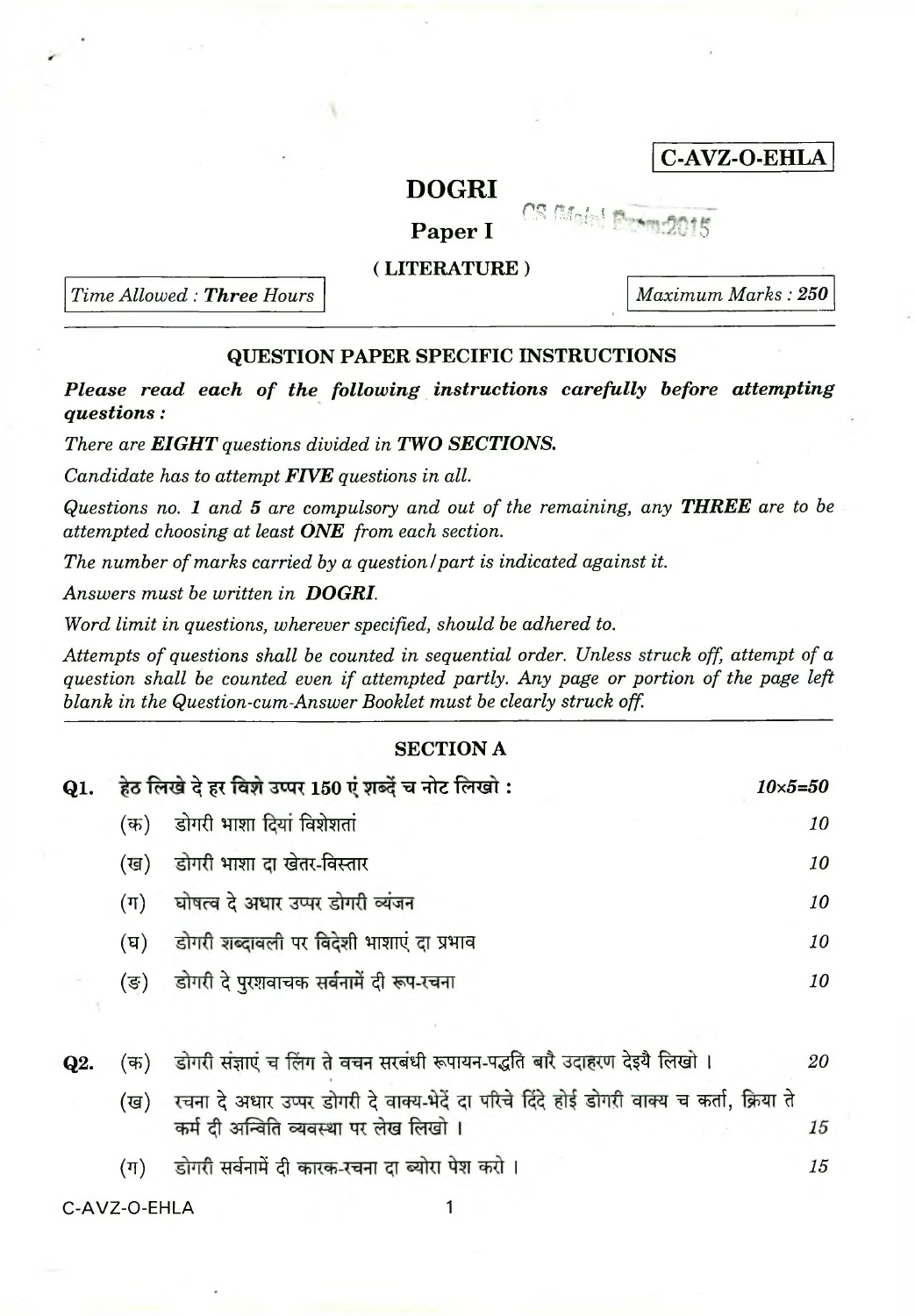| Q3. | 'क)     | डोगरी दे खंडेतर ध्वनिग्रामें बारै अपने शब्दें च लिखो।                                     | 20        |
|-----|---------|-------------------------------------------------------------------------------------------|-----------|
|     | (ख)     | डोगरा अक्खर ते फ़ारसी लिपि दी वर्णमाला लिखो ।                                             | 15        |
|     | $(\pi)$ | डोगरी च बरतोने आहले पूर्व-प्रत्ययें बारै उदाहरण देइयै लिखो ।                              | 15        |
|     |         |                                                                                           |           |
| Q4. | (क) -   | उदाहरण देइयै सिद्ध करो जे डोगरी भाशा दी उत्पत्ति संस्कृत भाशा थमां होई दी ऐ।              | <i>20</i> |
|     | (ख)     | डोगरी दी 'औना' क्रिया दी रूप-रचना लिंग, वचन, काल, अर्थ, पुरश ते वाच्य दे अधार पर<br>करो । | 15        |
|     | (ग)     | डोगरी संज्ञा दी जानकारी दिन्दे होई लिंग परिवर्तन दे नियमें दा उदाहरणें समेत ब्योरा पेश    |           |
|     |         | करो                                                                                       | 15        |
|     |         |                                                                                           |           |

 $\overline{2}$